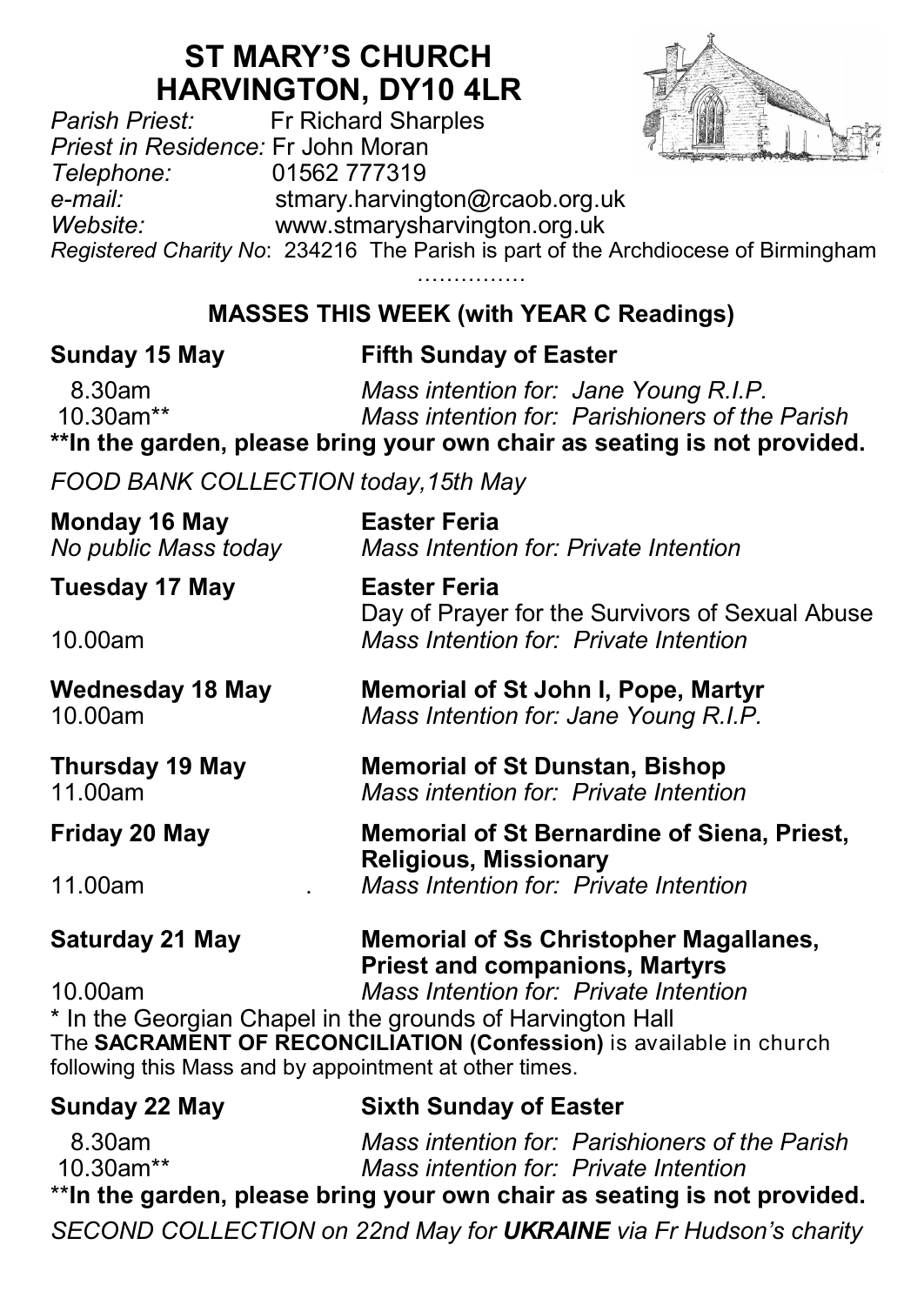**Anniversaries in May:** Rev Samuel Smallman (1613), George Griffin (1919), Anne Mary Hailes (1924), Rev Thomas Bagnall (1973), Rev Joseph Lacy (1978), Harold Sanders (1981), Teresa Fry (1985), Yvonne Beesley (1994). Raymond Doherty (2001), Jennifer Thompson (2002), Robert Hildebrandt (2002), Lynda Frith (2003), Joyce Jordan (2007), Edward Anthony (2007), Alicia Cox (2010), Patricia Godwin (2011). Marjorie Purcell (2014), Caroline Clist (2017).

……………………………………………………………………. **In your prayers please remember parishioners and friends who are sick:**  Deirdre Brookes, Kathleen Clark, Liz & Lionel Cornish, Bob & Shirley Grant, Jane & Peter Handley, Siward James-Moore, Bernard Millard, John & Ellen Mottram, John & Patricia Newton, Ann Parrish, Clare Saich, Karen Wright.

………...……………………...

… for all your offerings and donations. They are always gratefully received.

| <b>Contributions to the Parish: 2-9 May</b> |
|---------------------------------------------|
|                                             |

| $\overline{\phantom{a}}$ |                                                      |         |
|--------------------------|------------------------------------------------------|---------|
|                          |                                                      | £80.00  |
|                          |                                                      | £156.75 |
|                          | Second Collection for Clergy Training Fund:  £176.65 |         |

If you would prefer to make regular donations via Direct Debit, forms are available from the table in the porch. Please complete and either hand to Fr John or post through his house letterbox.



HANK YOU

> **OFFERTORY DONATIONS** are no longer collected in the pews. If you wish to make a donation on **SUNDAYS** please place your offering in the 'bin' on the porch table. On **OTHER DAYS OF THE WEEK** offerings may be placed **in the basket on the sanctuary step in front of the altar.**

> > ………………………………

#### **WELCOME TO ST MARY'S!**

Whilst there is no legal requirement to wear a face covering the government suggests that we still 'Consider wearing a face covering in crowded and enclosed spaces'. In addition, if members of the congregation would like to ensure social distancing they may use a 'Please Leave Space' sign (available in the porch) and place it on the seat beside them in their pew.

………………………………………….

**PARISH SAFEGUARDING OFFICER:** Valerie Nolan,

sg.stmary.harvington@rcaob.org.uk

If you would like to speak to someone about Diocesan safeguarding and the Church's work, please call 0121 230 6240.

If you would like to speak to someone independent of the Church you can contact the NSPCC on 0808 800 5000.

**PARISH HEALTH & SAFETY OFFICER**: Peter Boszko,

hs.stmary.harvington@rcaob.org.uk

**EMERGENCY EXIT:** This is via the sacristy and through the house.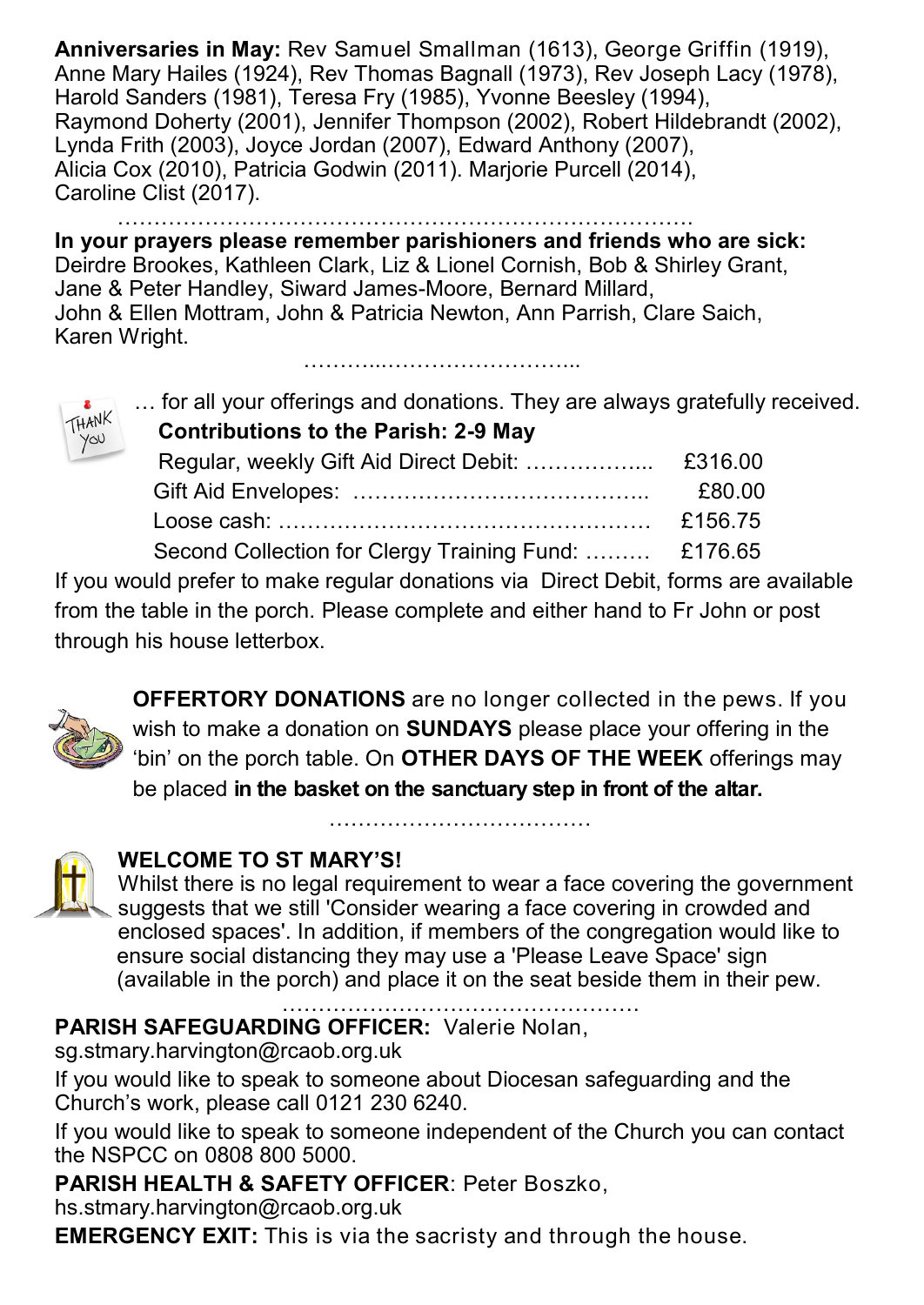

... to be held in the garden of the Priest's House here at St Mary's during the afternoon of **Saturday 25th June.** We would be glad to **Summer Fete** have new ideas for stalls and attractions as well as keeping some of the tried and tested elements going too.

Please email the parish office (stmary.harvington@rcaob.org.uk) to volunteer!



**RAFFLE TICKETS** for the Grand Draw to be taken at the end of the Summer Fete on Saturday 25th June are available for you to collect from the table in the porch. Please take as many as you are able to sell to family, friends, neighbours and colleagues and, of course, buy some for yourselves too! Some of the amazing prizes are

listed on displays in the porch. Completed stubs and payments may be placed in the pre-printed envelopes are on the table in the porch. Please hand these to Fr John or put them through the letter box in the door of the Priest's House but please don't leave cash/cheques in the porch when it is not supervised.

…………………………………………….



This weekend we are collecting goods and monetary donations for the Kidderminster **FOOD BANK. Please place** cash or cheques made payable to 'The Kidderminster Foodbank' or put cash in an envelope marked 'KIDDERMINSTER FOOD BANK' and put it in the Offertory collection on Saturday or in the labelled 'bin' on Sunday. ………………………

# **FIRST HOLY COMMUNION and CONFIRMATION**



Children who will be **8 years old by June** of this year are eligible to be prepared to take the **sacraments of Reconciliation and First Holy Communion** from now onwards. The children will receive the sacraments for the first time on the weekend of 18th & 19th June.

Children who will be **11 years old by September** of this year are eligible to be prepared to receive the **sacrament of Confirmation**.

Parents or guardians of these children are invited to complete a relevant form, available from the table (either in the porch or the garden) and post in the labelled, secure box provided on the table.



……………………………………………………………..……………… **FHL Emmaus Walk.**

"We had a most successful ecumenical pilgrimage walk on St George's Day. We now have the financial outcome of the Walk. A total of £2546 was raised from the event. We owe a debt of gratitude on behalf of the Christians in the Holy Land to all the sponsors walkers, helpers, and organisers for their generosity and time."



……………………………………………………………………………………. If you have an **APF Mission RED BOX** at home please bring it to church asap to be opened by our parish APF representative, Moira, who will send your donation to the APF on your behalf.